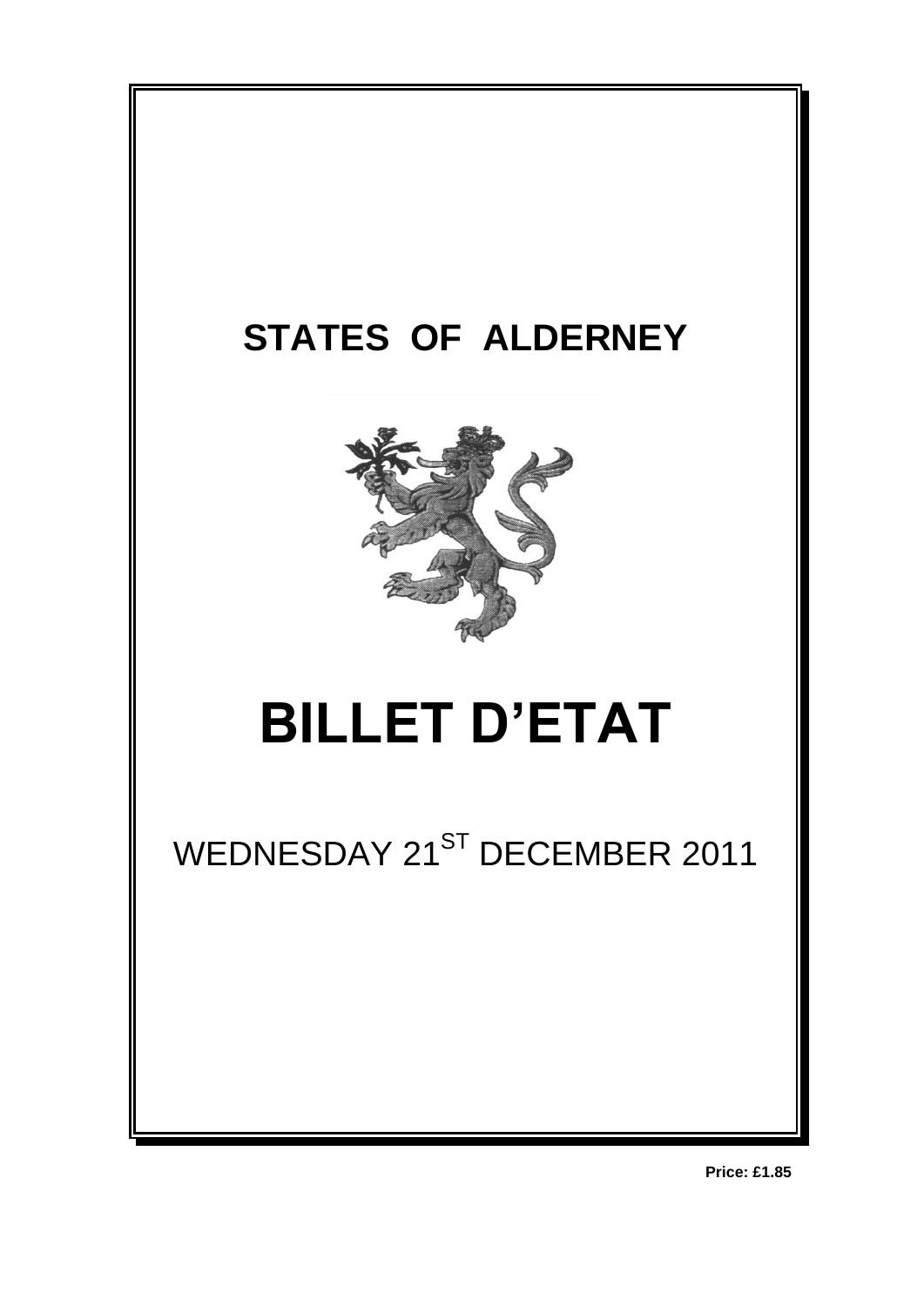# **STATES OF ALDERNEY**

# **BILLET D'ETAT FOR WEDNESDAY 21ST DECEMBER 2011**

## **Members of the States:**

I have the honour to inform you that the Meeting of the States will be held at 5:30 pm on Wednesday 21<sup>st</sup> December 2011. This will be preceded by the People's Meeting, which will be held on Wednesday 14<sup>th</sup> December 2011 at 7:00 p.m. in the Island Hall.

> W Stuart Trought President

## **Item I The Customs & Excise (General Provisions) (Bailiwick of Guernsey) (Amendment) Law, 2011**

The following letter has been received from Mr Stuart Trought, President of the States of Alderney:-

*"Please find enclosed a letter from the Bailiff, dated 18th November 2011, seeking approval of the above law.*

*I* would therefore be obliged if you would debate this matter at your meeting on *21st December 2011 and give your approval as set out in the letter.*

> *W Stuart Trought President"*

## **The States is asked to approve "The Customs & Excise (General Provisions) (Bailiwick of Guernsey) (Amendment) Law, 2011".**

Note; A copy of the Projet do Loi entitled "The Customs and Excise (General Provisions) (Bailiwick of Guernsey) (Amendment) Law, 2011" may be seen at the States Office, Island Hall, and in the Library.

## **Item II Sanctions**

The following letter has been received from Mr Beaman, Chairman of the Policy and Finance Committee:-

*"The Syria (Restrictive Measures) (Alderney) (Amendment) Ordinance, 2011 In view of the violent repression against civilians in Syria, including the use of live*  ammunition which resulted in the death and injury of a large number of *demonstrators since 19 March 2011, the EU resolved to implement measures against those responsible. Regulation (EU) No 440/2011 was adopted on 9 May 2011 which provided for an arms embargo, a travel ban and an asset freeze against those responsible. Alderney implemented the provisions of these sanctions measures with the Syria (Restrictive Measures)(Alderney) Ordinance, 2011. The Council of the European Union has subsequently adopted Regulation (EU) No 878/2011 and Regulation (EU) No 950/2011, amending Regulation 440/2011, extending these sanction measures.* 

*Regulation (EU) No 878/2011 prohibits the importation, purchase or transportation of crude oil or petroleum products if they originate in Syria or have been exported from Syria. It also prohibits the provision, directly or indirectly, of related financing or financial assistance, including financial derivatives, as well as insurance or*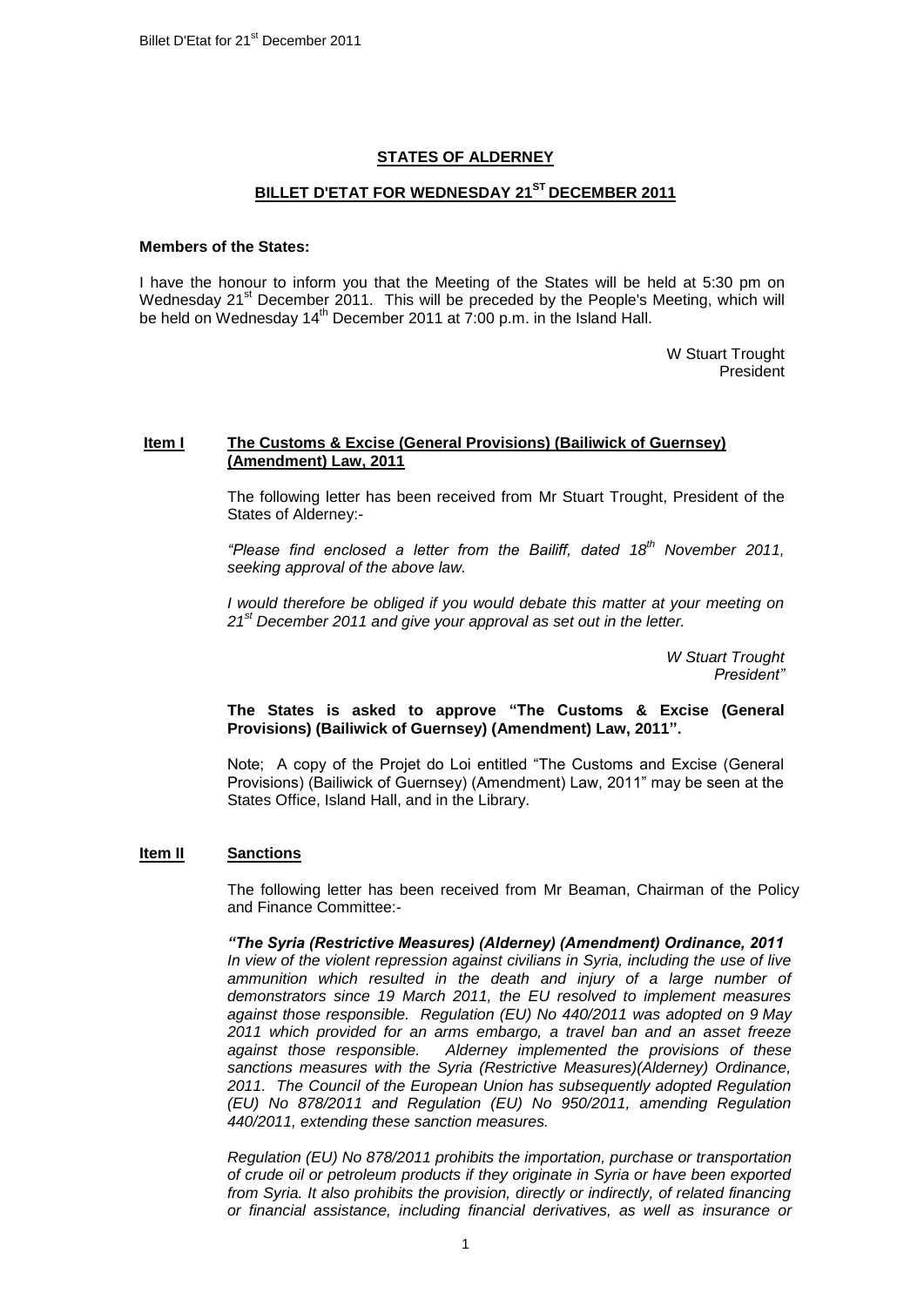*reinsurance. In addition, the Regulation expands the circumstances under which competent authorities are permitted to license the release of frozen funds or making available of funds for certain activities. This includes the release of funds for humanitarian purposes and the possibility to use derogations to enable payments which are intended to be used for official purposes of the diplomatic or consular mission or international organisation. It also seeks to protect EU persons and entities from claims by the Government of Syria in relation to contracts or transactions the performance of which was affected, directly or indirectly, in whole or in part, by the measures imposed under Regulation 442/2011 as amended.* 

*Regulation (EU) No 950/2011 restricts the sale, supply, transfer or export, directly or indirectly, of new Syrian denominated banknotes and coinage, printed or minted in the European Union, to the Central Bank of Syria; and the granting of any financial loan or credit to, the acquisition or extension of a participation in, or the creation of any joint venture with any Syrian person, entity or body engaged in the exploration, production or refining of crude oil. The regulation will, amongst other measures, introduce Article 9a which allows for payments to be made by designated entities listed in Annex IIa two months after they are listed provided that the payment is due under contract and will not directly or indirectly fund those listed in Annex II or IIa. This Article is not implemented automatically by the ambulatory reference in the Syria (Restrictive Measures) (Alderney) Ordinance, 2011 and will require implementation by separate Ordinance to make the appropriate amendment with modifications.*

*The Syria (Restrictive Measures) (Alderney) (Amendment) Ordinance, 2011 has been drafted by Law Officers Chambers in order to ensure that the Island's sanction regime is in line with international developments. I attach a copy of The Syria (Restrictive Measures) (Alderney) (Amendment) Ordinance, 2011 for approval.*

## *The Belarus (Freezing of Funds) (Alderney)(Amendment) (No.2) Ordinance, 2011*

*Council Regulation (EU) No. 999/2011 adopted on 10th October 2011 amends regulation 765/2006 to insert Article 4a which, by way of derogation, permits the Policy Council to authorise the release of certain frozen funds or economic resources if it has determined that a payment by a person, entity or body listed in Annex 1 or Annex 1A to the 2006 Regulation ("designated person") is due under a contract or agreement that was concluded by, or an obligation that arose for, the designated person prior to the date the person was listed in Annex 1 or Annex 1A, provided that the payment is not directly or indirectly received by a designated person.*

*This Article is not implemented automatically by the ambulatory reference in the Belarus (Freezing of Funds) (Alderney) Ordinance, 2006 or the Belarus (Freezing of Funds) (Alderney) (Amendment) Ordinance, 2011 and will require implementation by separate Ordinance to make the appropriate amendment with modifications. The Belarus (Freezing of Funds) (Alderney) (Amendment) (No.2) Ordinance, 2011 has been drafted by Law Officers Chambers a copy of which is attached for approval.*

*I* would be grateful if you would place this matter before the next meeting of the *States of Alderney with an appropriate proposition.*

> *John Beaman Chairman"*

**The States is asked to approve:**

- **1. "The Syria (Restrictive Measures) (Alderney) (Amendment) Ordinance, 2011"; and**
- **2. "The Belarus (Freezing of Funds) (Alderney) (Amendment) (No.2) Ordinance, 2011".**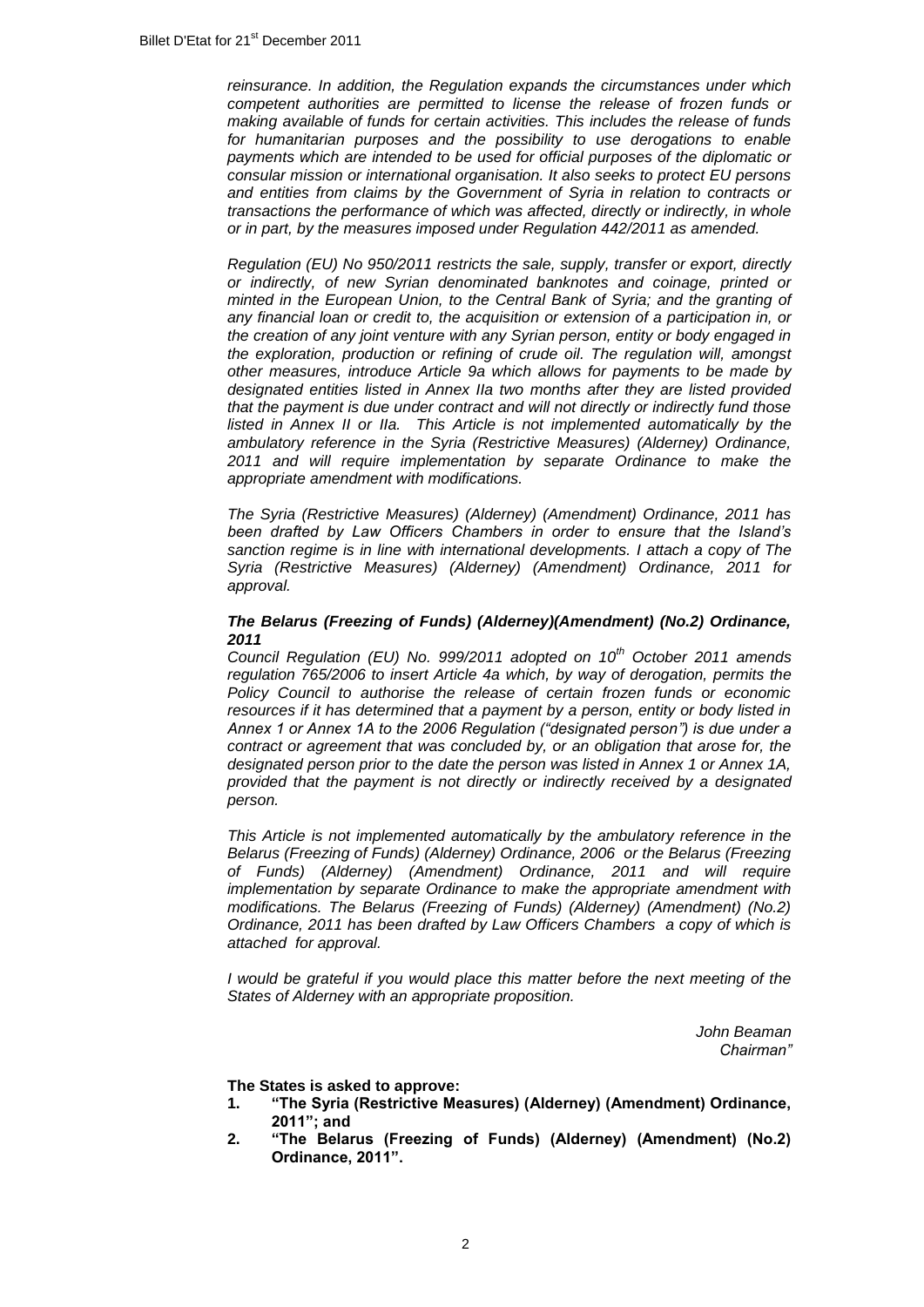### **Item III Policy & Finance Committee – Annual Report for 2011**

The following letter has been received from Mr Beaman, Chairman of the Policy and Finance Committee:-

*"In accordance with States Resolution VII(1) of the 4th May, 1977, I attach hereto the Annual Report of the Policy and Finance Committee for 2011.*

*I* would be grateful if you would place this Report before the States with an *appropriate proposition.*

> *J Beaman Chairman"*

**The States is asked to accept the Annual Report for 2011 of the Policy and Finance Committee.**

### **Item IV General Services Committee – Annual Report for 2011**

The following letter has been received from Mr Walden, Chairman of the General Services Committee:-

*"In accordance with States Resolution VII(1) of the 4th May, 1977, I attach hereto the Annual Report of the General Services Committee for 2011.*

*I* would be grateful if you would place this Report before the States with an *appropriate proposition.*

> *W Walden Chairman"*

**The States is asked to accept the Annual Report for 2011 of the General Services Committee.**

#### **Item V Building and Development Control Committee – Annual Report for 2011**

The following letter has been received by Mr Sargent, Chairman of the Building and Development Control Committee:-

*"In accordance with States Resolution VII(1) of the 4th May, 1977, I attach hereto the Annual Report of the Building & Development Control Committee for 2011.*

*I* would be grateful if you would place this Report before the States with an *appropriate proposition.*

> *G Sargent Chairman"*

**The States is asked to accept the Annual Report for 2010 of the Building and Development Control Committee.**

## **Item VI 2012 Census - Requête**

Under Clause 45(4) of the Government of Alderney Law 2004, four members of the States of Alderney have signed the following Requête:-

*"We the undersigned request you to place the following proposition in the December Billet or failing that the Billet for January 2012:*

*That the States directs the Chief Officer to make the necessary enquiries in other jurisdictions in the British Isles and to report to the Policy & Finance Committee with costed options for a Census in Alderney in 2012 to replace the 2011 Census which was not conducted."*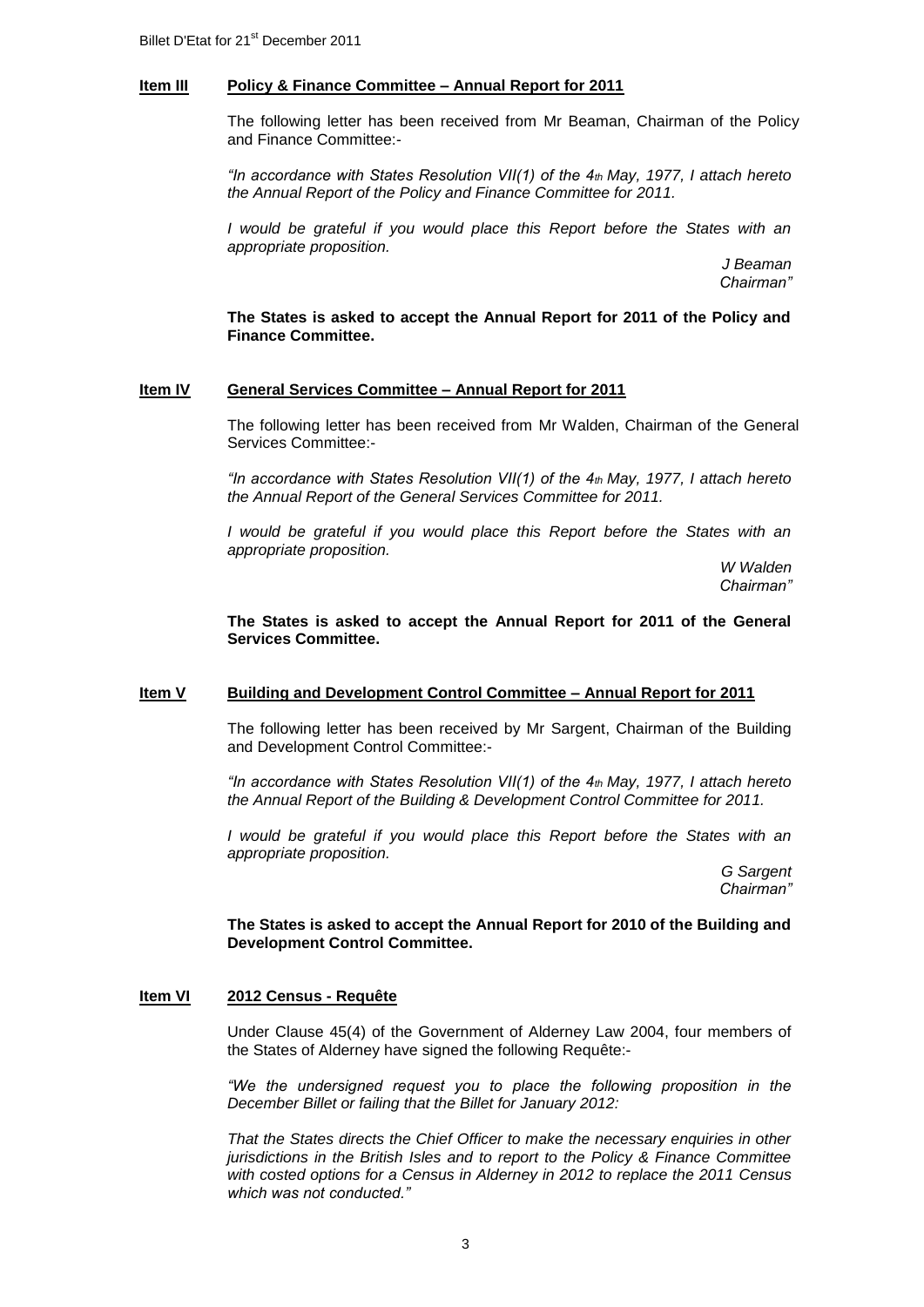**Dated 24 November 2011 and signed by the following Members: Messrs Berry, Arditti, Tugby and Allen.**

### **Item VII Proposed Increase in Mooring Charges for 2012**

The following letter has been received from Mr Beaman, Chairman of the Policy and Finance Committee:-

*"The General Services Committee has recently carried out its annual review of fees and charges at the harbour and recommends that due to the current economic climate, the majority of fees and dues are retained at current levels. This includes harbour dues and fees, passenger dues, pilotage dues etc.*

*However the one exception to this relates to local mooring fees, for both the inner and outer harbour, which have not been increased since 2009. An RPIX increase of 3% is therefore recommended.*

*The Committee is recommending that the charge for visitor mooring fees, which were last increased in 2010, remain at current levels.*

*The Policy & Finance Committee considered this matter at its meeting held on 21st November and have agreed to the recommendation.*

*The Statutory Instrument required to bring the new fees into effect has been drafted and is enclosed herewith.* 

*I would be grateful if you would place this Statutory Instrument before the States with appropriate propositions.*

> *J. Beaman Chairman, Policy & Finance Committee*

**The States is asked to approve the Statutory Instrument of 2011 in relation to increase in Mooring Charges**

## **Item VIII Occupiers Rates 2012**

The following letter has been received from Mr Beaman, Chairman of the Building and Policy and Finance Committee:-

*"You will be aware that at the end of each year the States must, by Ordinance, set the level at which the Occupiers Rate is to be charged for the following year.*

*I reported in the October Budget report that although no increase was made in 2011 it would be necessary to increase rates by RPIX in 2012, which at September 2011 amounts to 3%.*

*One exception to the 3% increase relates to category B10.1A classified for publically owned non-domestic properties. Under the TRP Ordinance this category has historically included real property owned or occupied by a charity (section e) and also property owned or occupied by any non-profit making club, association, society or other organisation (section f), in accordance with the relevant Income Tax exemption certificate. As a result charities etc have been charged a higher rate than domestic or business users. In order to address this anomaly this category has now been sub divided in order to enable charities etc included in (e) and (f) above to be charged a significantly lower rate (i.e. in line with domestic rates).* 

*Although this would mean a reduction in the revenue collected of approximately £3,000, it is anticipated that the majority of the shortfall will be made up from new buildings and alterations being assessed during the year.*